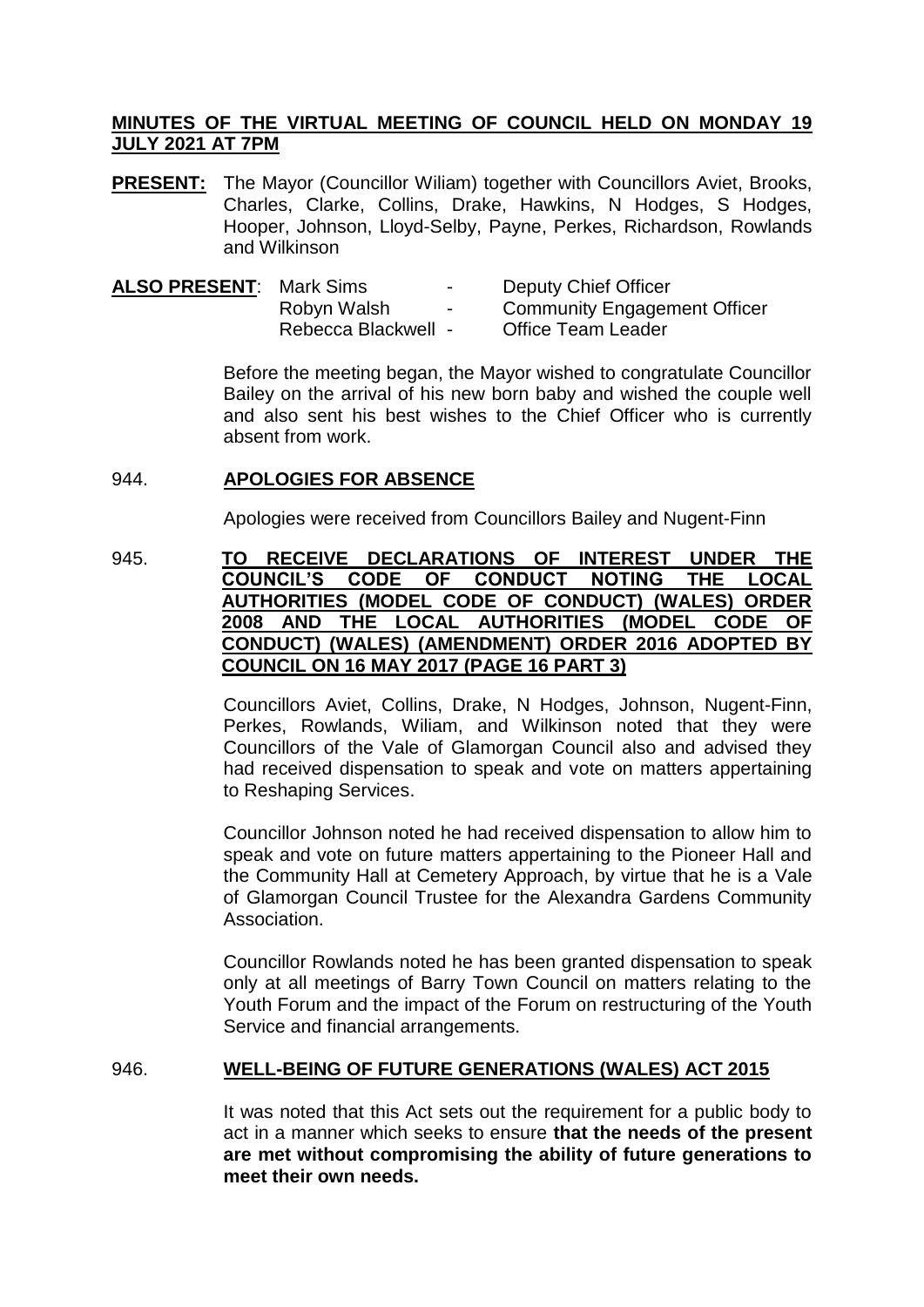In order to act in that manner, a public body must take account of the following things:

(a) the importance of balancing short term needs with the need to safequard the ability to meet long term needs, especially where things done to meet short term needs may have detrimental long term effect;

(b) the need to take an integrated approach, by considering how—

(i) the body's well-being objectives may impact upon each of the wellbeing goals;

(ii) the body's well-being objectives impact upon each other or upon other public bodies' objectives, in particular where steps taken by the body may contribute to meeting one objective but may be detrimental to meeting another;

(c) the importance of involving other persons with an interest in achieving the well-being goals and of ensuring those persons reflect the diversity of the population of the part of Wales in relation to which the body exercises functions;

(d) how acting in collaboration with any other person (or how different parts of the body acting together) could assist the body to meet its wellbeing objectives, or assist another body to meet its objectives;

(e) how deploying resources to prevent problems occurring or getting worse may contribute to meeting the body's well-being objectives, or another body's objectives.

**RESOLVED: That the Well-being of Future Generations (Wales) Act 2015 be noted.**

# 947. **TO APPROVE AND SIGN THE MINUTES OF FULL COUNCIL HELD ON MONDAY 28 JUNE 2021**

**RESOLVED: That the minutes of Full Council held on Monday 28 June 2021 are approved and signed as a correct record.** 

### 948. **TO RECEIVE COMMUNICATIONS FROM THE MAYOR**

The Mayor advised that he had a busy start since the last meeting and advised he had held two Mayor on the Square in which he meets members of the public with a hope to de-mystify the role of Mayor. He had also attended a garden party hosted by the Llantwit Major Town Council Mayor. He thanked the Deputy Town Mayor for attending the unveiling of the Philadelphia Plaque in his absence, to which the Deputy Town mayor advised that she encourage people to go there. The Mayor continued to update members and advised he had attended the unveiling of Historical Plaques at Merthyr Dyfan Cemetery and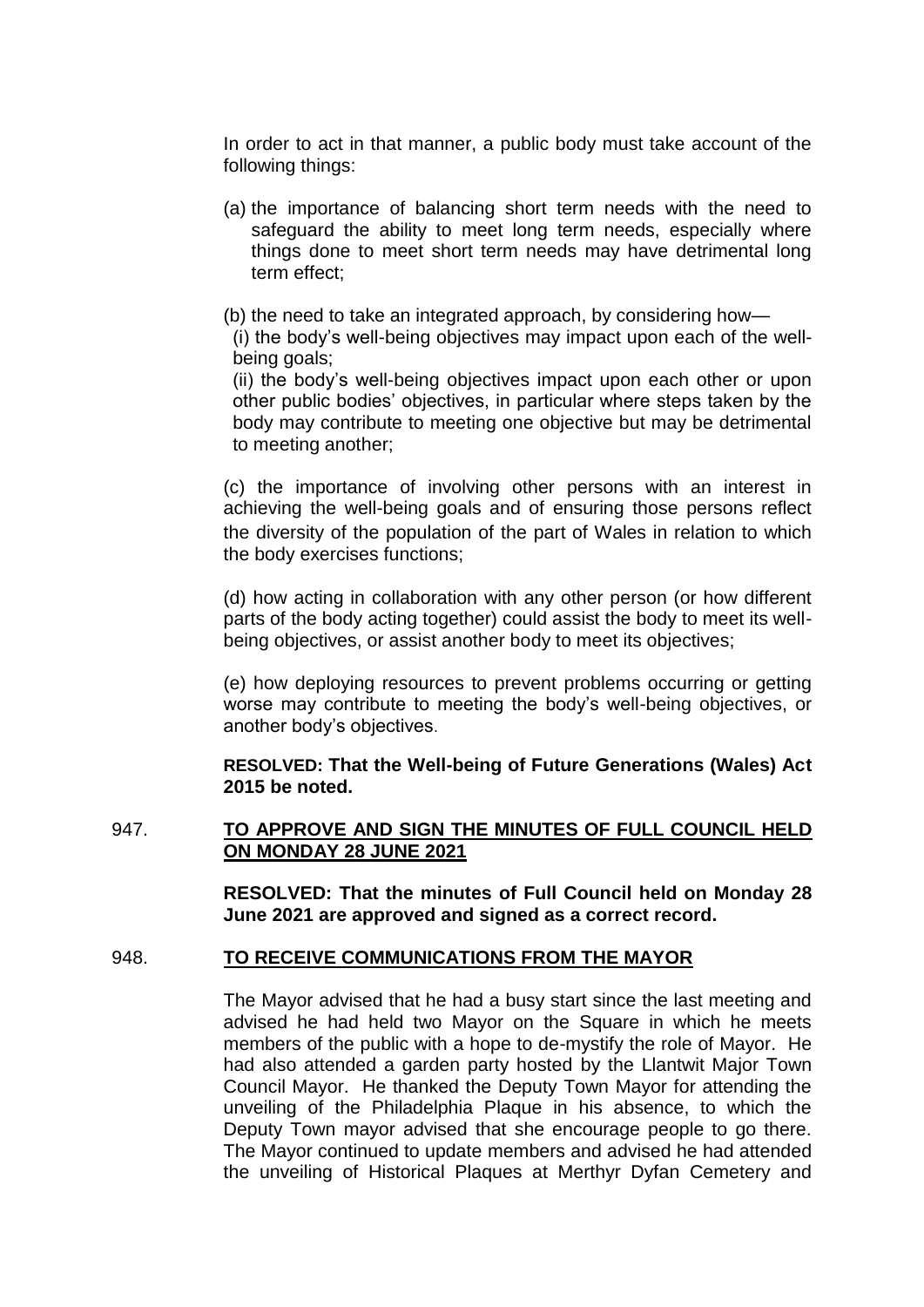found it incredibly humbling. He thanked Councillor N Hodges for his information about the Cemetery which helped locate the graves and provided information on them. Finally, he advised members that he had attended a 'Thank You' ceremony for the Town Council staff and wanted the team to know how important they are and appreciate the hard work they do, in addition he thanked the Community Engagement Officer for arranging the beach cleans and also thanked the Community Engagement Officer and the Civic Events and Engagement Administrator for the organisation of the Mayor on the Square events and the impromptu litter pick that happened after.

**RESOLVED that communications from the Mayor be received and noted.**

## 949. **TO CONSIDER QUESTIONS FROM COUNCILLORS (STANDING ORDER 3 (E) REFERS)**

None were received.

# 950. **TO CONSIDER QUESTIONS/COMMENTS FROM MEMBERS OF THE PUBLIC (STANDING ORDER 3 (F) REFERS)**

None were received.

### 951. **TO CONSIDER MOTIONS SUBMITTED BY COUNCILLORS**

None were received.

# 952. **TO RECEIVE AND NOTE THE MINUTES OF THE HALLS, CEMETERIES AND COMMUNITY FACILITIES COMMITTEE HELD ON 5 JULY 2021 AND TO GIVE CONSIDERATIONS TO ANY RECOMMENDATIONS THEREIN**

Councillor N Hodges provided members with an update in relation to the recommendations within the minutes from the Halls, Cemeteries and Community Facilities Committee. He advised that the cost of the repair to the King William Public House will not be required as there are minor repairs, land dispute has been rectified and the other two recommendations are under part 2 of the agenda, to be discussed later.

Councillor Johnson requested a change to the wording within the minutes under minute number A.296 as it does not reflect the process and discussion that was had.

**RESOLVED: That the minutes of the Halls, Cemeteries and Community Facilities Committee be received and noted, subject to the amendments being made.**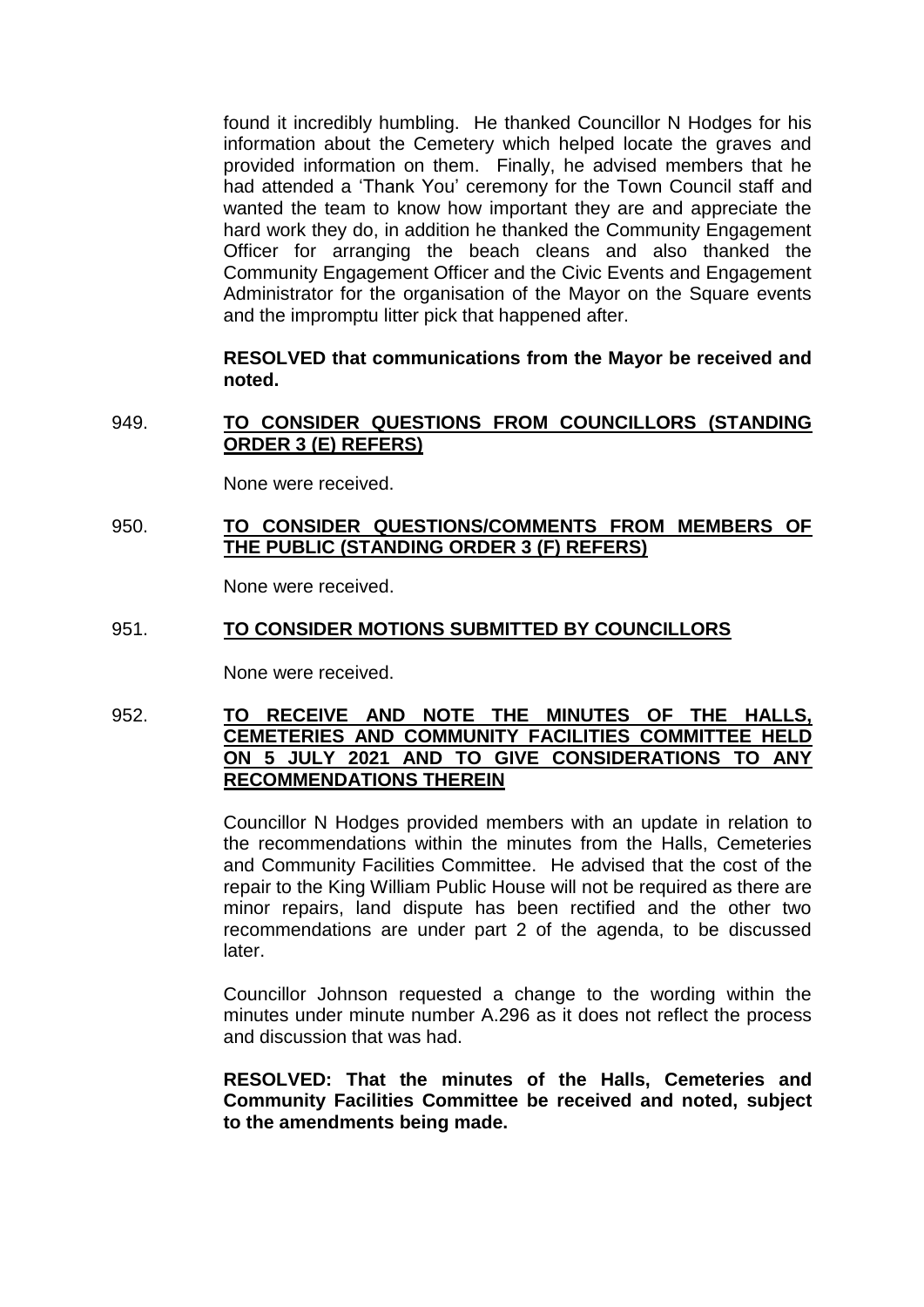953. **TO RECEIVE AND NOTE THE MINUTES OF THE SUSTAINABLE BARRY WORKING PARTY HELD ON 5 JULY 2021 AND TO GIVE CONSIDERATION TO ANY RECOMMENDATIONS THEREIN**

> **RESOLVED: That the minutes of the Sustainable Barry Working Group held on 5 July 2021 be received and noted.**

954. **TO RECEIVE AND NOTE THE MINUTES OF THE FINANCE, POLICY AND GENERAL PURPOSES COMMITTEE HELD ON 12 JULY 2021 AND TO GIVE CONSIDERATION TO ANY RECOMMENDATIONS THEREIN**

> **RESOLVED: That the minutes of the Finance, Policy and General Purposes Committee held on 12 July 2021 be received and noted.**

955. **TO RECEIVE AND NOTE THE MINUTES OF THE PERSONNEL COMMITTEE HELD ON 12 JULY 2021 AND TO GIVE ANY CONSIDERATION TO ANY RECOMMENDATIONS THEREIN** 

**RESOLVED:** 

- **1. That the minutes of the Personnel Committee held on 12 July be received and noted**
- **2. That members approve the request for a new Part-Time Finance Administrator post, initially for a temporary period of 6 months, at a cost of £5,000 which will come from the M&S/ Salaries Budget already agreed by Council**
- **3. That a further review takes place to evaluate the impact of the role and to outline any future requirements**

### 956. **TO APPROVE THE SCHEDULE OF PAYMENTS FOR JULY 2021**

Members were provided with the schedule of payments for July 2021 for approval consisting of BACS payments and direct debits, in the amount of £22,251.44

### **RESOLVED:**

- **1. That the information set out within the Schedule of Payments relating to salary payments for July 2021 inclusive, which has been certified and authorised by the appropriate officers in accordance with the requirements of Standing Order 19(c), be received and noted;**
- **2. That the schedule of payments for July 2021 consisting of BACS payments and direct debits, in the amount of £22,251.44 be approved, subject to the relevant papers being in order.**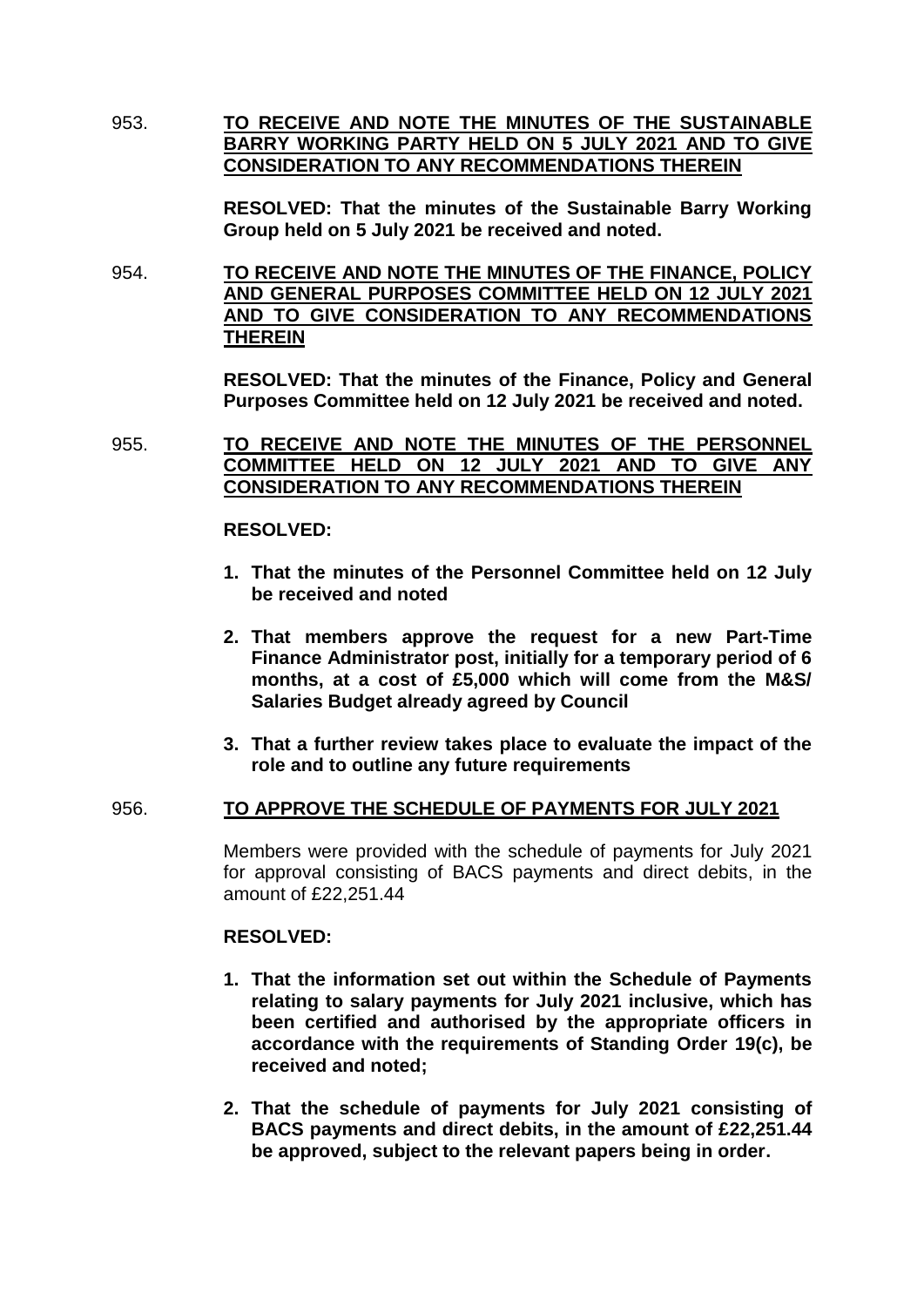# 957. **TO RECEIVE AND NOTE THE BUDGET MONITORING REPORT TO 30 JUNE 2021**

Members were provided with a report informing them about the Council's income and expenditure in the 2021/22 financial year as at the end of June 2021

**RESOLVED: That Members receive the budget monitoring report for June 2021, indicating the actual income and expenditure up to the end of month three in the 2021/22 financial year, noting the projected overspend of £6,754 for 2021/22 that will result in a net amount of £48,754 being transferred from reserves.** 

## 958. **TO REVIEW AND APPROVE NEW POLICY RECOMMENDATIONS FROM OTHER COMMITTEES**

a) Draft Hybrid Meetings Protocol

Members were provided with the Draft Hybrid Meetings Protocol which was reported to a meeting of the Personnel Committee held on 12 July 2021.

Councillor Lloyd-Selby requested clarification in relation to point 7(b) were it states that *'Wear a mask in public places and at the meeting expect when speaking'*. She agreed to wearing a mask in public places and upon entry to the meeting but wished for clarity on wearing a mask during a meeting. Members discussed to remove the wording *'and at the meeting except when speaking'* from the policy but to check the risk assessment first.

**RESOLVED: That the Draft Hybrid Meetings Protocol be noted with the Chief Officer reviewing point 7(b) 'Mask wearing in public places and at meetings' and bring back to the next meeting of Council in September for approval.**

### 959. **BARRY YOUTH COUNCIL**

The Community Engagement Officer gave members an overview of the report and advised that the ideas within came from the young people. She also advised that the first meeting will be held in September. Councillor Charles thanked the Community Engagement Office for her hard work and felt that the numbers will increase and become popular. Councillor Payne noted that it was a great foundation for the Youth Council.

### **RESOLVED:**

**1. That members received and noted the Barry Youth Council report**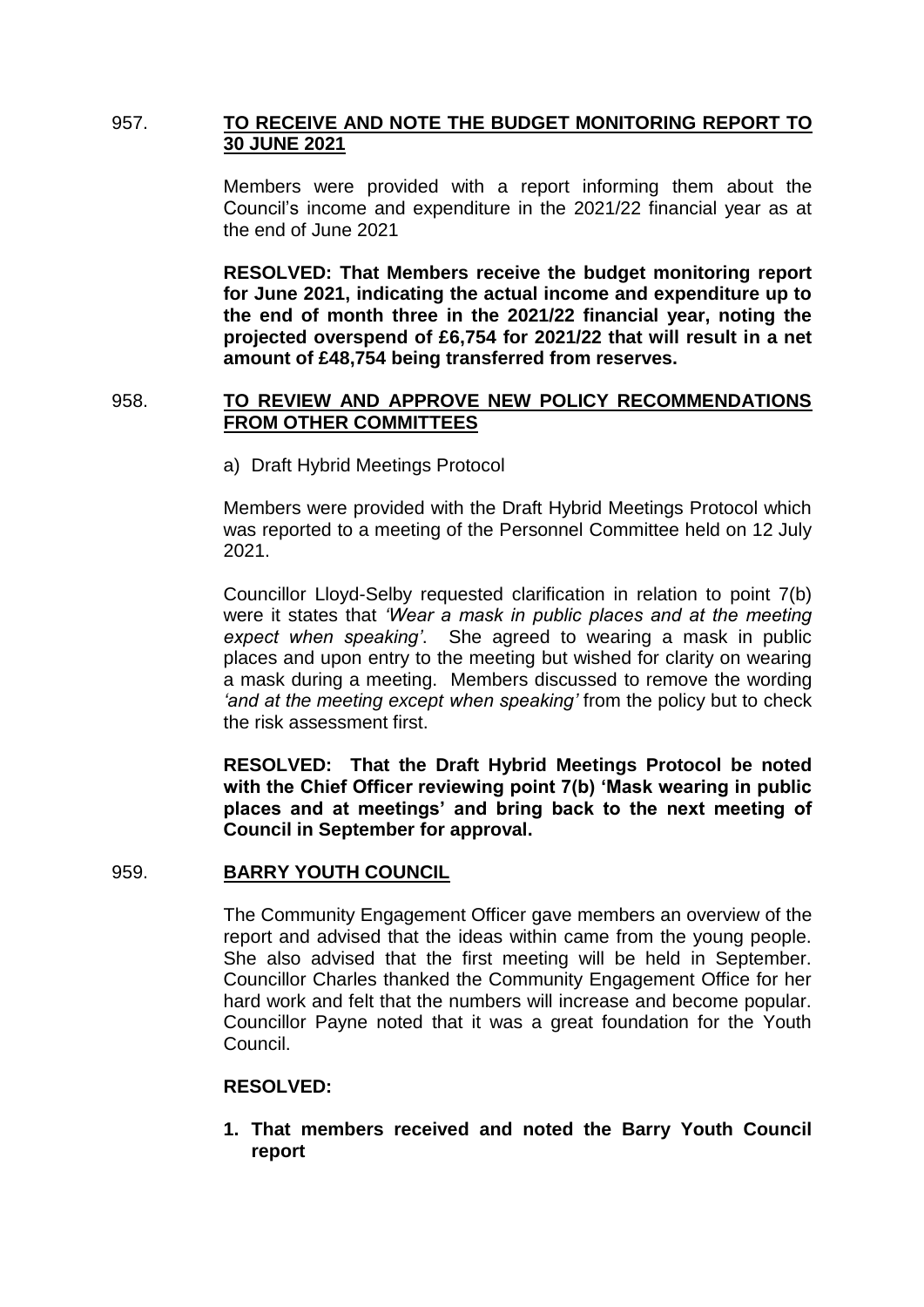**2. That members noted the plans and priorities set out within the report to formally launch Barry Youth Council in September 2021 and the proposed objectives for the remainder of the 2021/22 financial year.** 

### 960. **DATE OF NEXT MEETING**

**RESOLVED that the next meeting of Council is scheduled to be held on Monday 27 September 2021 at 7pm** 

#### 961. **EXCLUSION OF THE PRESS & PUBLIC**

**RESOLVED that in accordance with section 1 (2) of the Public Bodies (Admission to Meetings) Act 1960, in view of the confidential nature of the business about to be transacted, it is advisable in the public interest that the press and public are excluded from the remainder of the meeting.**

The press left the meeting

# 962. **TO CONSIDER RECOMMENDATIONS FROM OTHER COMMITTEES**

a) Headstones – Recommendation from Halls, cemeteries and Community Facilities Committee – 5 July 2021

Members received a report which provided information in regard to the on-going headstone programme within Merthyr Dyfan Cemetery.

Councillor N Hodges advised the situation with the older headstones which would be classed as orphan headstones as there is no contactable relatives to make the headstone safe. He also advised that repairing the memorials instead of leaving them flat would help towards the heritage of the Cemetery. Councillor Brooks asked if there would be an incentive for the families if they were to make the headstone safe and what happens if they don't wish to pay to make the headstone safe. Councillor N Hodges advised that if they don't wish to pay to make the headstone safe, it will remain laid flat but a small number will make the arrangements to make the headstone safe. He also advised that a number of cemeteries have applied for Lottery Heritage Funding to repair historic and interesting headstones.

Councillor Lloyd-Selby asked if there were any criteria when identifying which headstones would be classed as having an historic interest. Councillor N Hodges advised of the process of testing memorials and advised that the cost provided to repair the 64 unsafe headstones is reasonable. The Community Engagement Officer offered clarity on the process and advised that the newer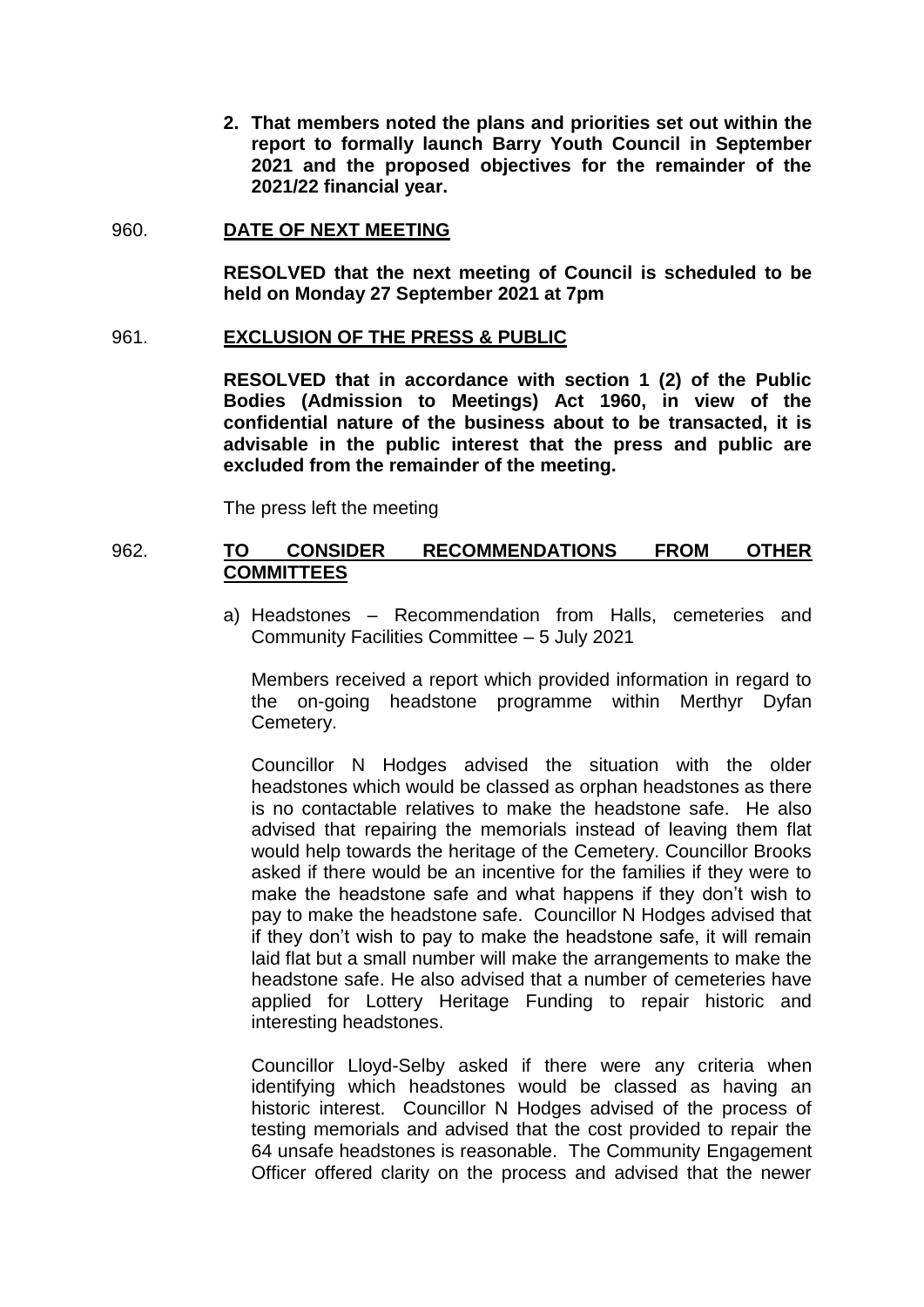headstones are fitted in compliance with NAMM/BRAMM and has futureproofed headstones in the newer section.

Councillor Charles asked that when it is laid flat, how long will it remain that way. Councillor N Hodges advised that they would remain laid flat.

Councillor S Hodges wished to bring member's attention that the Facilities and Cemeteries Manger was concerned about the safety of visitors and staff over the instability of the headstones and requested that staff and visitor safety be taken into consideration.

Councillor Johnson highlighted the safety issue at the Cemetery and to build the repair fees into the budgets when they are being considered and to move away from repairing on an ad-hoc basis.

Discussions continued around criteria being in place, votes were cast to agree the recommendations with the results being unanimous for all with some amendments.

### **RESOLVED:**

- **1. That Full Council agree to the laying down of headstones as standard and consider making safe headstones in the older sections of the cemetery for a risk 1 as an alternative action when family members cannot be traced.**
- **2. That Full Council agree to the cost of making safe the 64 currently identified failed headstones** 
	- **i. By approving £6,000 from General Reserves to create a new expenditure heading MD Cemetery/Memorial Inspection Maintenance Programme, under the control of the Halls, Cemeteries and Community Facilities Committee.**
	- **ii. That a further £10,000 be approved from the General Reserve for MD Cemetery/Memorial Inspection Maintenance Programme throughout this financial year, under the control of the Halls, Cemeteries and Community Facilities Committee.**
- **3. That Full Council agree to allocate a budget each year for the MD Cemetery/Memorial Inspection Maintenance Programme of unsafe headstones subject to the correct criteria for identifying which headstone to make safe being in place.**